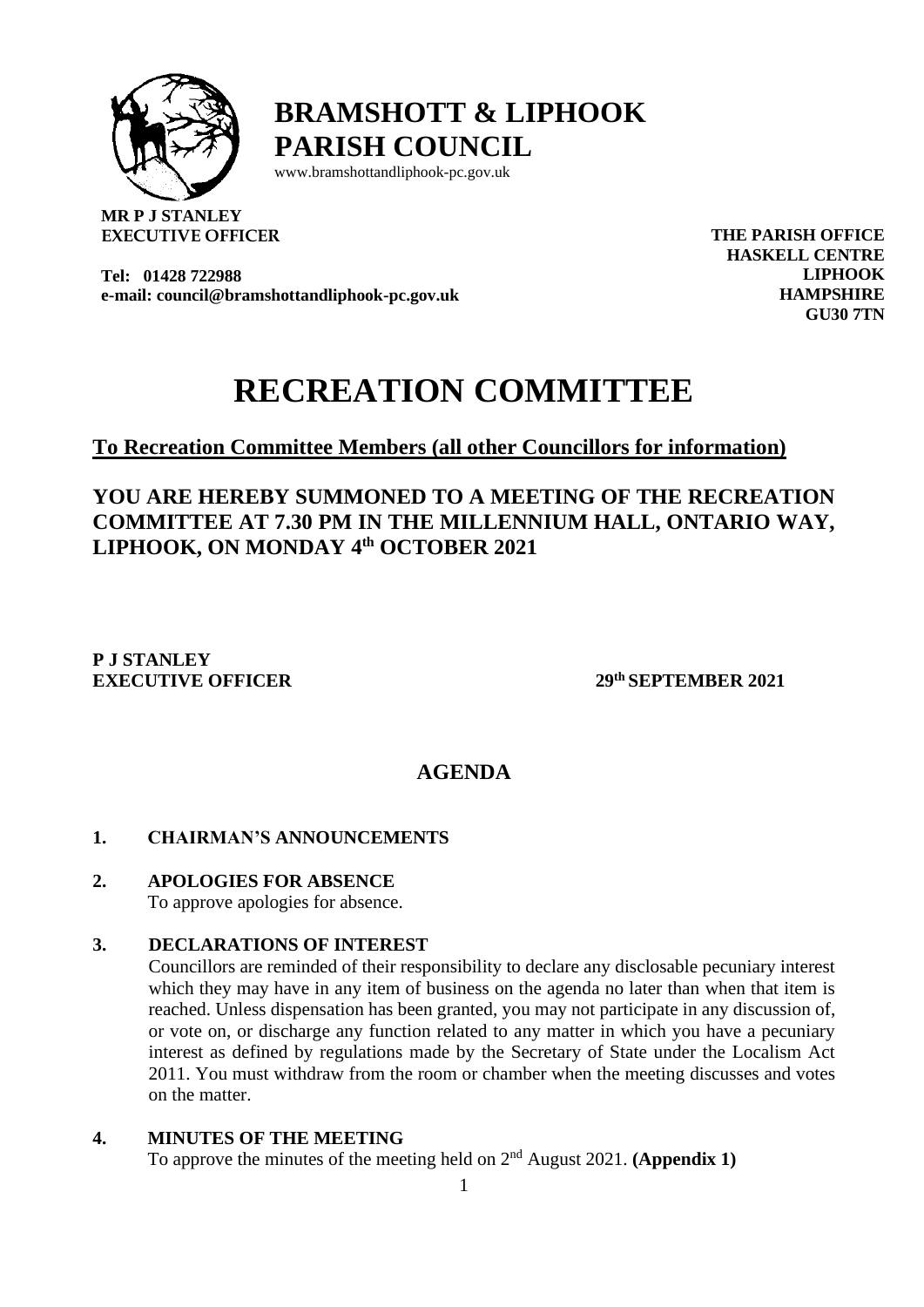- **5. MATTERS ARISING FROM THE MINUTES - (for information only)** Matters arising from the minutes.
- **6. PUBLIC PARTICIPATION SESSION**  Meeting Adjourned

Public Questions.

Adjournment of the meeting for questions with respect to items not on the agenda, but relating to matters for which the Recreation Committee have responsibility.

Public Participation. To allow members of the public to address the Committee about business on the agenda, at the discretion of the Chairman.

Meeting Reconvened

#### **7. RADFORD PARK STRATEGY**

To note that the Radford Park WP TOR has now been met and the work of the WP has therefore been completed.

To make arrangements for the long term Management Plan to be written now the new Grounds Manager is in place.

## **8. GROUNDS MANAGER'S REPORT**

To receive an update from the Grounds Manager on the work undertaken by the grounds team and future planned work.(**Appendix 2**)

### **9. THE SHED PROJECT**

To receive an update on progress with the project.

#### **10. OUTDOOR GYM EQUIPMENT AT THE WM RECREATION GROUND**

To receive feedback from Councillors who have visited other facilities as agreed at the last meeting.

#### **11. PLAY EQUIPMENT**

To note that some of the play equipment is now in need of replacement or repair. To agree that the council be asked to provide funding from earmarked reserves. (**Appendix 3**)

#### **12. SIGNAGE**

To consider the signage requirements for council open spaces and whether to recommend that Council approves a budget for these from earmarked reserves.(**Appendix 4**)

#### **13. BUDGET 2022/23**

To Consider the Draft Budget prepared by the Executive Officer. (**Appendix 5**)

#### **14. HEDGE BY TENNIS COURTS**

To decide whether to remove the hedges as requested by the Tennis Club.

### **15. LITTLE REC FACILITIES**

To consider the future of the skate park, cycle rack and basketball hoop and make a recommendation to full council.